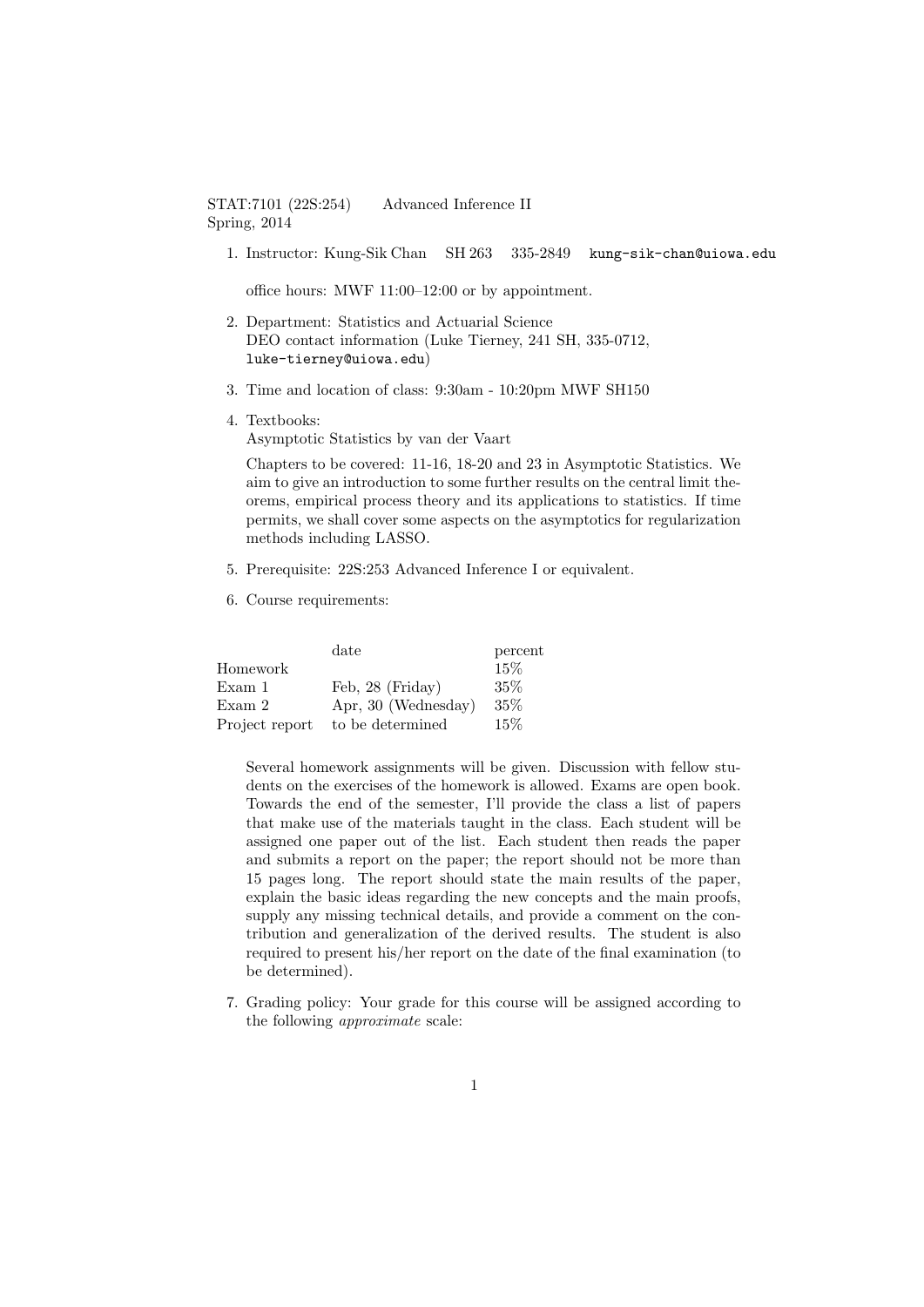| 90 | to | 100 | A  |
|----|----|-----|----|
| 80 | to | 89  | В  |
| 70 | to | 79  | ⊖  |
| 60 | to | 69  | Ð  |
| 0  | to | 54  | Ъ, |

This scale is not absolute, and the cutoff points may vary depending on the difficulty of the exams. Also, borderline cases may receive  $a + or -$ . The College and EPC ask that the  $A+$  grade be used only in extraordinary situations.

- 8. Students are expected to attend every class unless for documented reasons including sickness or unavoidable circumstances. See http://www.clas.uiowa.edu/faculty/teaching/attendance.shtml for the CLAS policies on attendance.
- 9. Internet Resources My home-page http://www.stat.uiowa.edu/~kchan/S235.htm provides some links to useful Internet resources related to our course.
- 10. Miscellaneous:
	- Administrative Home The College of Liberal Arts and Sciences is the administrative home of this course and governs matters such as the add/drop deadlines, the second-grade-only option, and other related issues. Different colleges may have different policies. Questions may be addressed to 120 Schaeffer Hall, or see the CLAS Student Academic Handbook.
	- Electronic Communication University policy specifies that students are responsible for all official correspondences sent to their University of Iowa e-mail address (@uiowa.edu). Faculty and students should use this account for correspondences. (Operations Manual, III.15.2. Scroll down to k.11.)
	- Accommodations for Disabilities A student seeking academic accommodations should first register with Student Disability Services and then meet privately with the course instructor to make particular arrangements. See www.uiowa.edu/ sds/ for more information.
	- Academic Honesty The College of Liberal Arts and Sciences expects all students to do their own work, as stated in the CLAS Code of Academic Honesty. Instructors fail any assignment that shows evidence of plagiarism or other forms of cheating, also reporting the student's name to the College. A student reported to the College for cheating is placed on disciplinary probation; a student reported twice is suspended or expelled.
	- CLAS Final Examination Policies Final exams may be offered only during finals week. No exams of any kind are allowed during the last week of classes. Students should not ask their instructor to reschedule a final exam since the College does not permit rescheduling of a final